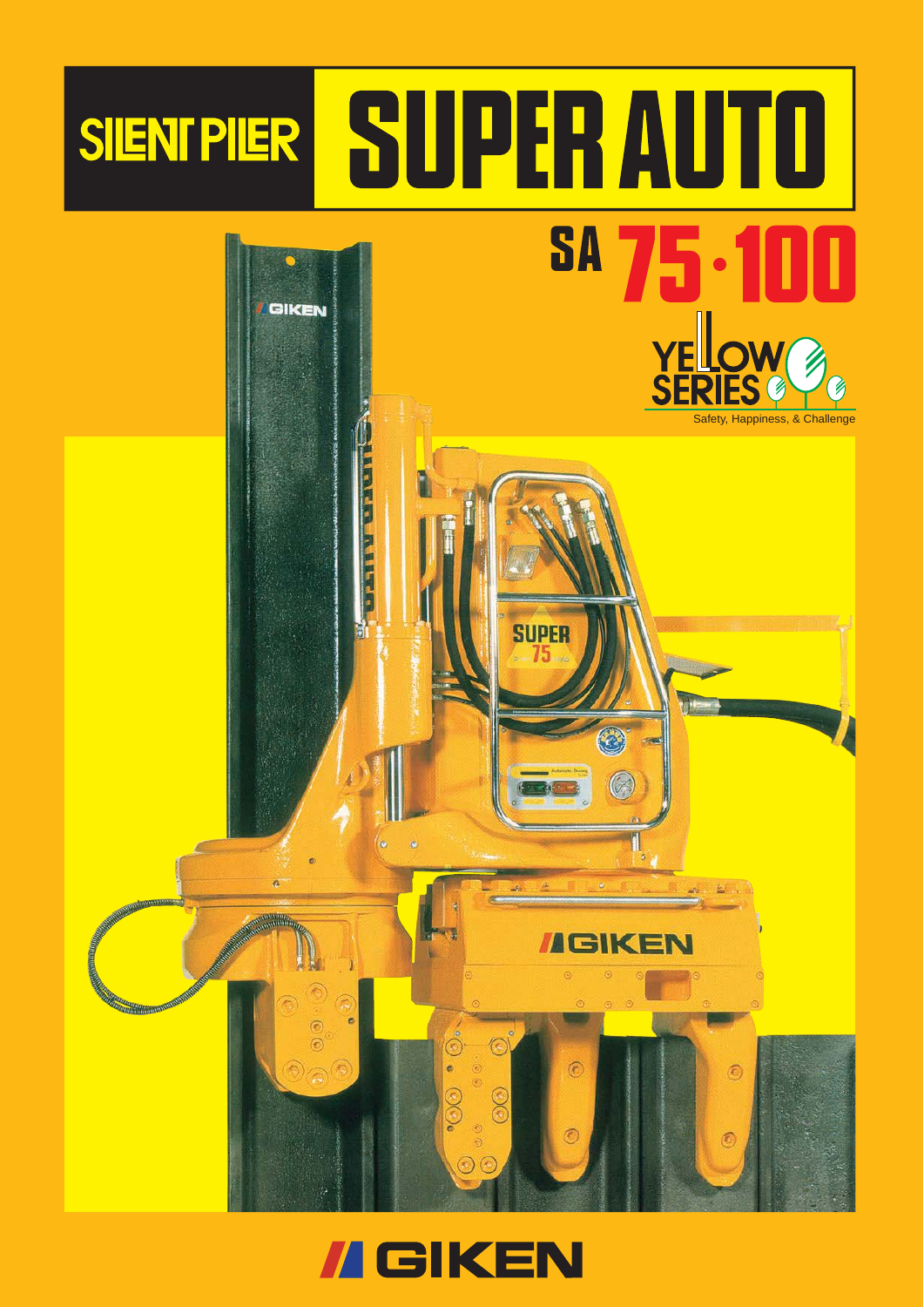**New Specifications & New Senses for the New Age**

## **Super Compact**

### **Simple Design with Latest Technology**

The Super Auto Series, the new model of Silent Piler for the next age, are developed with evolutional design concepts. With adaption of high-tech devices, GIKEN succeeds in compactification and improving operation sensibilities just like human skin sensation. Since the compact Super Auto enables to easily access to where there is overhead obstacle and narrow piling location, they can work under various site restrictions.

#### **The Best Press-in Operation by Automatic Operation System**

Press-in and extraction operations are automatically controlled by setting the most efficient press-in force and the both press-in stroke and extraction stroke at each ground condition. Since those information are displayed with digital figures on the monitor, operators can easily recognise piling situation for consistent best performance on each sheet pile. GIKEN's automatic operation system has entered into the new era.

### **Ultimate Machine Weight, 3.9 tons**

The ultimate downsizing has brought "lightness" to Super Auto. It enables to expand the working radius of service crane and transportation gets much easier. The Silent Piler main body can be set on the reaction stand in the transportation, and one 11 ton lorry is enough for transportation including the Power Unit with crawler.

## **Super Light**

### **The engine has the output of 95 kw (130 HP)**

The Power Unit has new design with 95 kw (130 HP) engine. The engine revolution can be changed to 3 modes (1600, 1800 & 2000) by the acceleration lever in the Power Unit to flexibly adjust to various ground conditions and working environment.











### **The Press-in Speed is 1.3 times faster than Previous Models**

The ultra-low noise multi-purpose Power Unit makes Super Auto perform with super speed. The speed of press-in stroke is sensational.

# **Super Speed**



## **Super Automatic**

### **Higher Operability by Computerised Control Technologies**

The refined wireless control system leads the new era. The new radio control transmitter has 24 channels to enable to adapt future development of auxiliary equipments with wireless control. The rounded shape gives modern design impression. Silent Piler's maintenance stability and reliability are improved by exchanging data for mechanical trouble

shootings.

## **Super Jet System**

### **Super Operation**

### **Integration of Water Jetting with Press-in**

The Jet Reel is developed for Silent Piler. Since it is mounted on the top of the Silent Piler, you can save a space for placing water hoses. Furthermore, during press-in operation, the Jet Reel rewinds and feeds jet hose automatically. It greatly improves work efficiency and work safety. The Jet Reel can be easily folded for smooth transportation.

\* The Jet Reel is an optional item.

**Creating New Press-in Method !**

**Shifting the Generation !**

- **Changing the Sense of Value !**
	-
- **Evolutional Sensation in the Press-in Industry !**

**Transmitter**: Drip-proofing & Dust-proofing with Low Electric Power Model, Special NiCad Battery, Weight: 620 g, with an original cable controller as a substitute controller.



\* The radio controller is an optional item in outside Japan.

\* The above information is about Super Auto 75. Please refer the specifications in the back page for the information of Super Auto 100.

## **New History of the Press-in Method New History of the Press-in Method begins with "***Super* **"! begins with "***Super* **"!**